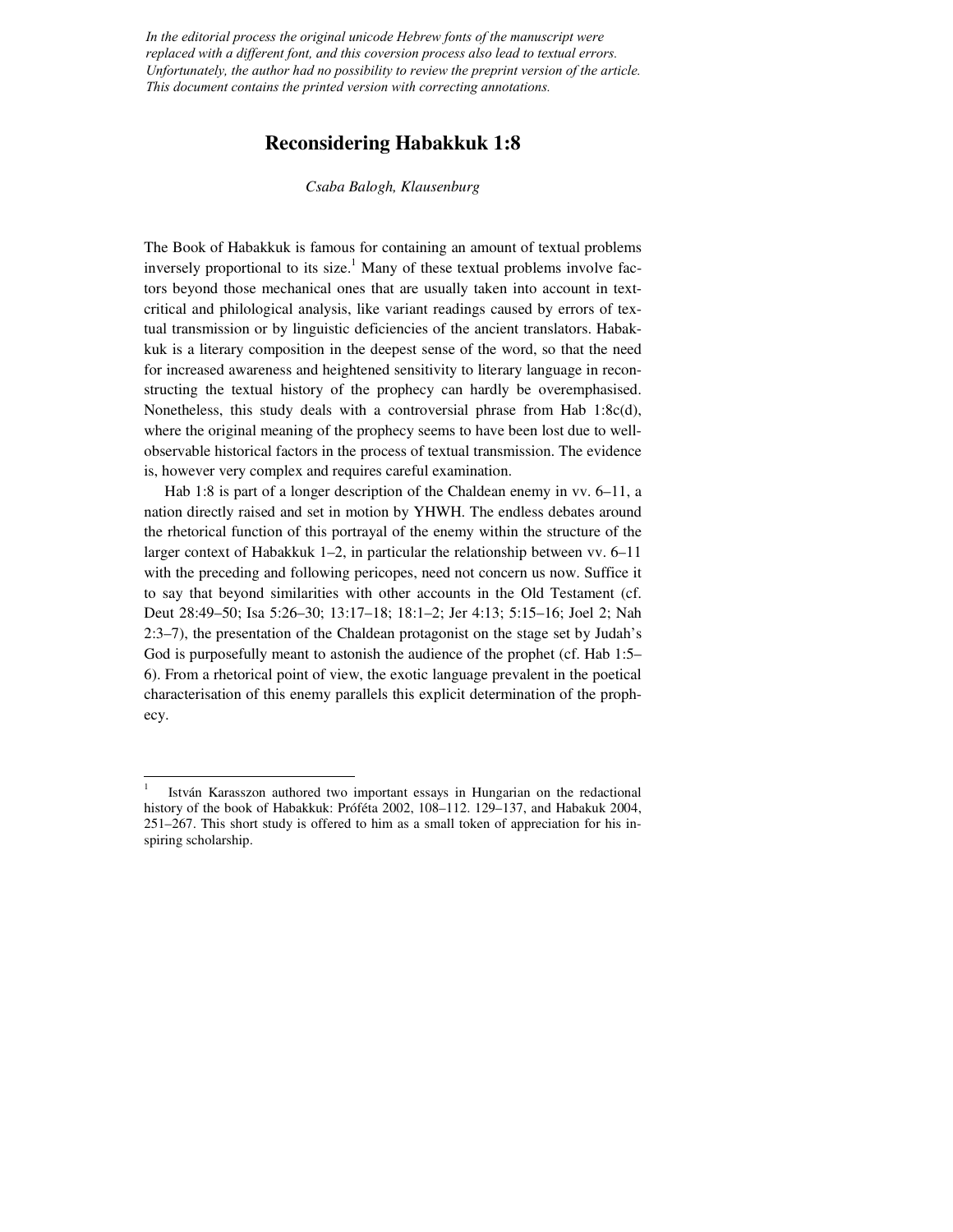| MТ                            |   | <b>NRSV</b>                             |
|-------------------------------|---|-----------------------------------------|
| וִקְלוּ מִנְמֶרִים סוּסָיו    | a | Their horses are swifter than leopards, |
| וְחַבְוּ מִזְאָבֵי עֶרֶב      | b | more menacing than wolves at dusk;      |
| <del>نېنىد چرتې</del> بر      | C | their horses charge.                    |
| וַפֵּרְשָׁיו מִרְחוֹק יָבֹאוּ | d | Their horsemen come from far away;      |
| ַיְעֻפוּ י                    | e | they fly like an eagle swift to devour. |

The Masoretic Text of v. 8 is structured as follows:

While this rendering certainly makes sense, the repetition in the phrase פּרָשָׁיו א is strange. It is true that the current poem uses closely similar terms on equations on different occasions, and the type of word play assumed by this formulation appears to belong to the basic repertoire of the poet. Nonetheless in all other instances there are minor differences between the lexemes evoked for such rhetorical purposes.<sup>2</sup> Indeed, it is exactly the minute alterations of consonants and vocals that ultimately makes the difference between an ingenious poem and epigonic redundancy.<sup>3</sup>

 Modern renderings of this phrase of the Masoretic Text intend to diminish redundancy by arguing that  $\overline{v}$  may refer both to 'horseman' and 'team of horses', and alternate the two in translation.<sup>4</sup> Nevertheless using distinctive terms or synonyms hardly mirror the poetics of the verse line and only emphasise the problem instead of solving it. In spite of all semantic ambivalence, for the Hebrew reader of this verse פרשׁין <del>וְפּרשׁין (</del>Pemains redundant phrasing.<sup>5</sup>

 This problem is addressed in the exegetical literature and in bible translations in three specific ways. (1) A first group of scholars intend to keep פּרְשֵׁין גְפַּרְשֵׁין together, contrary to the demarcations of the MT. So Sellin proposed a minor

Cf. Hab 1:5: מִמְל מֹשֶׁל מִשְׂהָל (הַחֲמְהוּ חְמָהוּ / קִיּהָ See further also Isa 10:16: הַפְּלֵא נְפָלֵא (בָּלֵא; 29:14; הָשְׁתַּעַשְׁעוּ וְהֹמַהְמְהוּ וּתְמָהוּ וּתְמָהוּ; 29:14: מַנְסִּד 28:16; יַקַד יִקֹד פִּיקוֹד

<sup>3</sup> This is not to deny that repetition can have a rhetorical function, as observable in, for example, אָבֶן אָבֵן in Isa 28:16, אֲרִיאֵל in Isa 29:1; etc. Yet these cases are clearly different from this point of view from Hab 1:8, where such legitimation is hard to be granted.

Cf. the New Revised Standard Version; Nederlandse Bijbelgenootschap 1951; Einheitsübersetzung 1980; New International Version 2011; R. D. Haak, Habakkuk 1992, 41; R. D. Patterson, Habakkuk 2003, 140.

<sup>5</sup> Choosing for an ambivalent equivalence in translation, such as English 'cavalry' (cf. D. J. Clark et al., Handbook 1989, 77; F. Andersen, Habakkuk 2001, 135), covers semantically the intention of the Hebrew text, but poetically it hardly offers any better solution.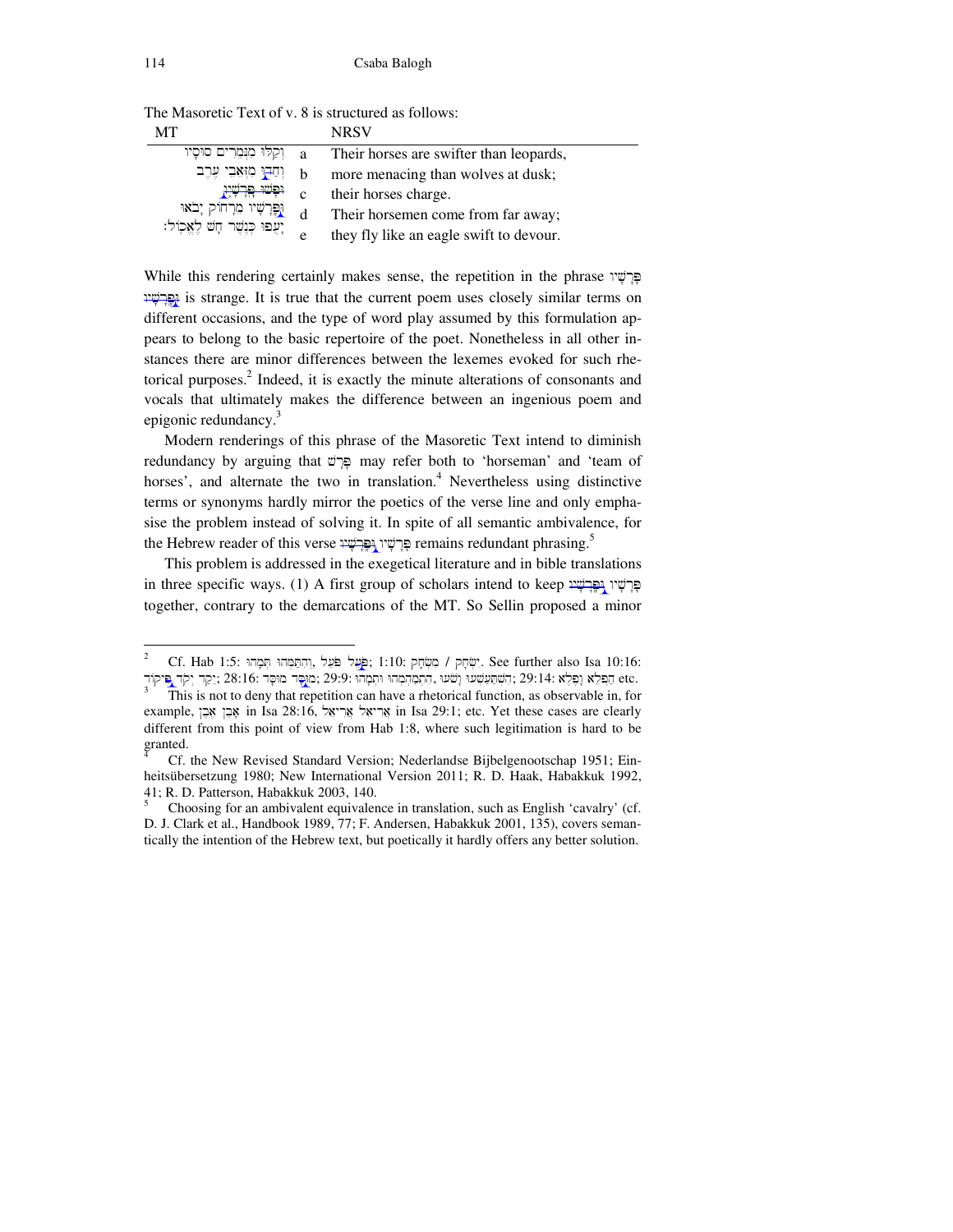emendation, dropping the connecting the two identical words, and taking  $\mathbb{W}^{\text{def}}$ פְּרְשָׁיוּ פִּרְשָׁיוּ as one cola. $^6$  Others take a bolder step towards conjectural emendation, reading פְּרְשֵׁי בְּבְּשָׁי (the horses of their cavalry'.<sup>7</sup> (2) A second group of scholars aim to keep פּרשׁין וּפּרשׁעִין separate, and thus far they concur with the MT. But in order to achieve a smoother style, they combine emendation with a more radical restructuring, reassigning one of the two פְּרַשׁׁיו to different locations. Ewald removes the connective ו from the beginning of וּפָשׁוּ פָּרָשָׁיוּ and attaches the phrase to the end of v.  $8b$ .<sup>8</sup> Even more radically, Ellinger proposes to insert 9aβ (מְגַמֵּת פְּנֵיהֶם קָדִימָה) between v. 8c and d. $^9$  (3) A third way to address stylistic unevenness was to simply drop seribal dittography as an argument in the history of the text of Habakkuk.<sup>10</sup>

 The arbitrary nature of these alterations is, however, seriously challenged by the ancient witnesses of Hab 1:8cd, as the table below illustrates.

| <b>MT</b>  | וּפָשׁוּ פָּרָשָׁיוּ וּפָרָשָׁיוּ מֵרָחוֹק יָבֹאוּ                                         |
|------------|--------------------------------------------------------------------------------------------|
| <b>LXX</b> | καὶ ἐξιππάσονται οἱ ἱππεῖς αὐτοῦ καὶ ὁρμήσουσιν μακρόθεν                                   |
| QpHab      | פשו ופרשו פרשו מרחוק                                                                       |
|            | 8HevXIIgr <sup>11</sup>   και ορμή [σουσιν οι ιππείς αύτου και οι ιπ]πεις αύτου πόρρ [ωθει |
|            | έλεύσονται]                                                                                |

 6 E. Sellin, Zwölfprophetenbuch 1930, 390. He points to Judg 5:22 as a poetic parallel.

<sup>7</sup> B. Duhm, Habakuk 1906, 24–25; W. Nowack, Die kleinen Propheten 1922, 266; W. Rudolph, Habakuk 1975, 204; C.-A. Keller et al., Habacuc 1990, 149.

<sup>8</sup> H. Ewald, Propheten 1840, 1:378: 'und schneller als Parder sind seine Pferde, und hitziger als Abendwölfe springen seine Rosse'.

<sup>9</sup> Ellinger, Die Kleinen Propheten 1956, 29. This suggestion in also included in the critical apparatus of  $BHS<sup>3</sup>$ .

<sup>10</sup> Cf. W. H. Ward, Habakkuk 1911, 10; F. Delitzsch, Schreibfehler 1920, 82; I. Karasszon, Próféta, 130. See also New American Bible 2010; L. Perlitt, Habakuk 2004, 52. 55 both drops one of the duplicate terms and manipulates the verse structure as follows: "Schneller als Panther sind seine Rosse, 'schärfer' als Wölfe am Abend seine Reiter. Sie stürmen heran, kommen von fernher geflogen…". For further, more radical solutions, see the list in D. Barthélemy, Critique textuelle 1992, 3:827.<br> $\frac{11}{11}$  The Nabel Haver manuscript of the Twelve is various

The Nahal Hever manuscript of the Twelve is variously dated between the mid-first century BC and mid-first century AD. See the extensive discussion in E. Tov, Greek Minor Prophets 1990, 22–26. The reconstructions of the broken text follow this edition (8HevXIIgr 16:33–34).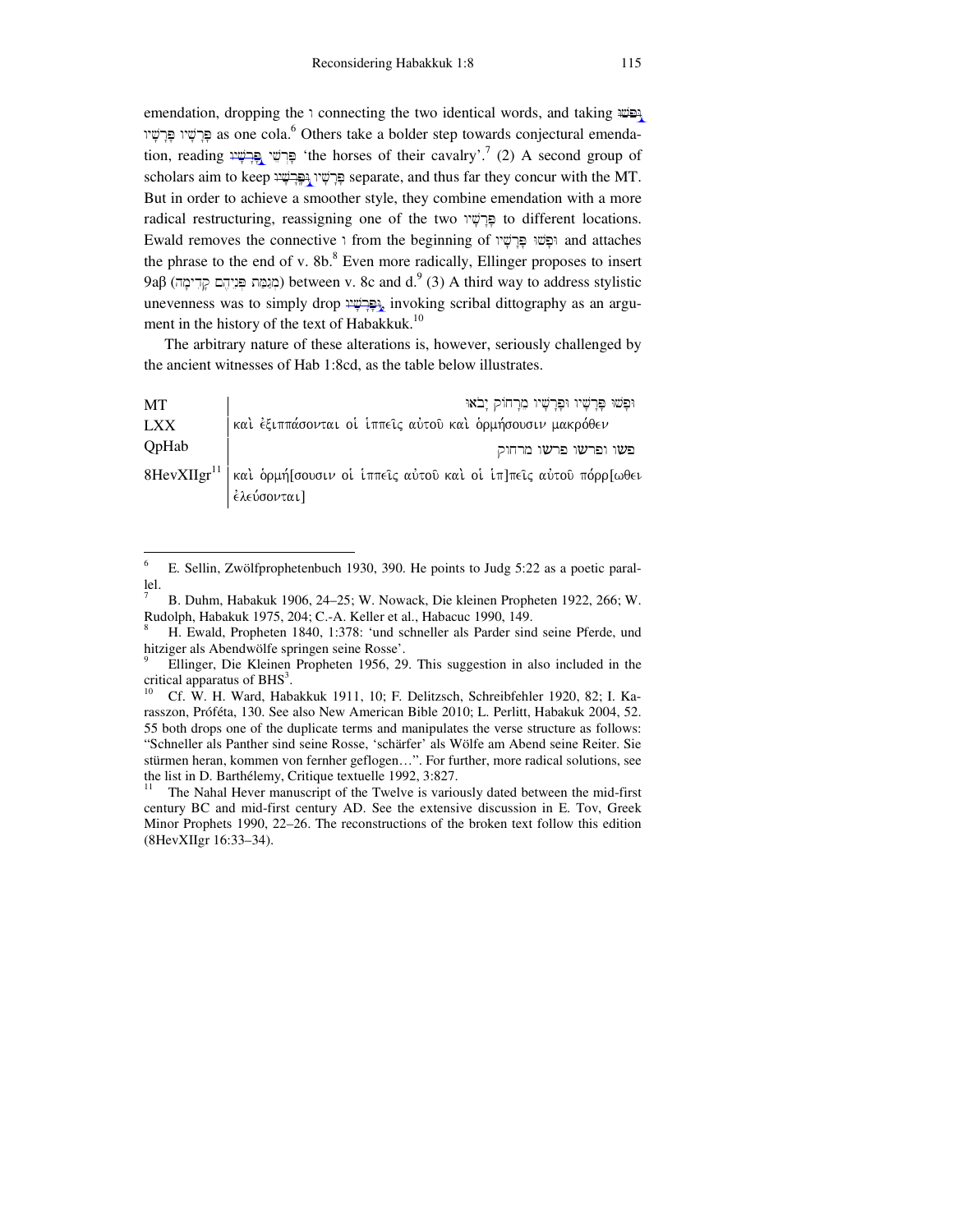| MurXII <sup>12</sup> | ופש[ו] פרשיו [ופרשיו מר]ח[וק] יבאו                                |
|----------------------|-------------------------------------------------------------------|
| Pesh.                | wntwswn pršwhy wn'twn pršwhy mn rwhq'                             |
| Targ.                | וירדון פרשוהי ופרשוהי מרחיק ייתון                                 |
| Vulg.                | et diffundentur equites eius equites namque eius de longe venient |

In spite of the differences with respect to the details of rendering their respective Hebrew originals, it is clear that the versions all presuppose פְּרַשֶׁׁין  $\mu$  in some form.<sup>13</sup> All but 1QpHab presuppose the connective i before וּפָשׁוּ, and all but 1QpHab and the Pesh. presuppose the connective i between פֵּרְשָׁין הְפַּרְשָׁין . None of these deviations from the Masoretic tradition is a sufficient nature to challenge seriously the MT in a way set out by the above mentioned approaches.

 At the same time, one can observe a significant deviation from the MT in the pre-Masoretic textual tradition of the LXX and 1QpHab exactly with respect to the phrase וּפַּלְשִׁיוּ  $\rm{addressed}$  in this study. $^{14}$ 

| Source     | Text                 | Syntactic structure                                              |
|------------|----------------------|------------------------------------------------------------------|
| MT         | ופשו פרשיו ופרשיו    | $(w)$ Predicate + Subject + $(w)$ Subject                        |
| <b>LXX</b> | αύτου και δρμήσουσιν | και έξιππάσονται οι ίππεις (w)Predicate + Subject + (w)Predicate |
| 1QpHab     | פשו ופרשו פרשו       | $Predict + (w)Predict + Subject$                                 |

However we interpret it, it is clear that one of the  $\overline{w}$  in the Habakkuk pesher is a verb rather than a noun, contrary to what we now have in the MT. Likewise the LXX also presupposes a *Vorlage* which includes two predicates and one subject. This evidence for another reading is intriguing but requires some comments as it has elicited various interpretations. It remains a question how far these two non-Masoretic traditions can be correlated and considered as witnessing to a more reliable earlier reading or be isolated as idiosyncrasies with little relevance

 $12$ <sup>12</sup> The reconstruction of the second century AD manuscript from Wadi Murabba'at follows B. Ego et al., Biblia Qumranica 2005, 129. See also J. T. Milik et al., Rouleau 1961, 181–205; D. Barthélemy, Critique textuelle 1992, 3:827.

This has been questioned with regard to the Greek  $\kappa \alpha \hat{i}$  .  $\delta \rho \mu \hat{\eta} \sigma \partial \sigma \sigma \nu$ , which some unjustly hold to be a free rendering of Hebrew  $\mathbf{x}$  instead. See discussion below.

The other traditions mentioned above basically follow the MT and do not add to the discussion.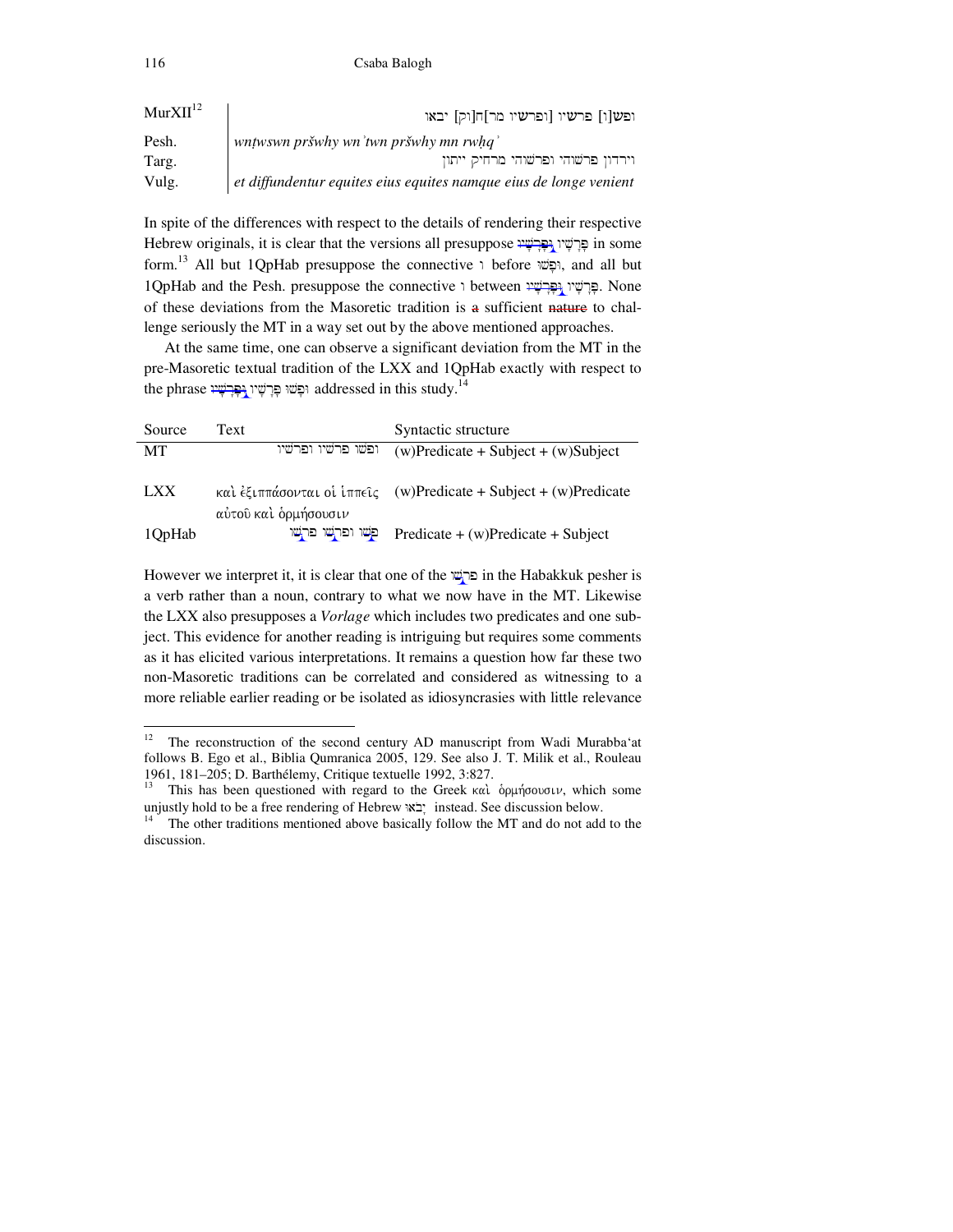for the textual history of Hab 1:8. I shall first consider both textual traditions separately.

 1QpHab 3:7–8 containing the reference to the text of Hab 1:8 shows several differences compared to the MT of Hab 1:8cd. First, the connective  $\iota$  is lacking both before וּפָּשׁוּ, as well as before the second וּפָּרָשָׁיו, while it is present in the second position, contrary to the MT. Second, in both instances of  $\frac{1}{2}$  the pesher has a variant lacking the '. Third,  $\alpha$ ' is clearly missing from the phrase of the Habakkuk citation. All these variations need to be analysed first synchronically within the context of the pesher itself before a role is assigned to them within the diachronical reconstruction of the text of Habakkuk.

In 1QpHab 3:7, the phrase פֹשׁוּ , ופּרְשׁוּ פּרִישׁוּ is clearly delimited from the previous sentence by a distinctive space, one that in this manuscript usually demarcates the comments (peshers) appended to the biblical citations.<sup>15</sup>  $1QpHab's$  different use of the connective  $\lambda$ -s compared to the MT is to be regarded as intentional variation for which several other examples have been pointed out in case of this scroll.<sup>16</sup> The other ancient witnesses of Hab 1:8 support in this respect the MT.<sup>17</sup>

With regard to the lack of ' in the Qumranic ופּרְשׁוּ פּרְשׁוּ, this implies two things. The first expression, פּרְשׁוּ connected to a preceding verb must be a verbal form to be vocalised either as וּפָרְשׁוּ or as וּפָרְשׁה a semantic option to which I shall return later in this study. The second פּרְשׁׁו is, however, most probably a plural noun written defectively with a suffix and not a verb,<sup>18</sup> corresponding to the Masoretic פרשיו 'his cavalry'. As Barthélemy has shown, 1QpHab preserved several other examples of the final long suffix  $\gamma$  rendered defectively as  $\lambda^{19}$ 

<sup>15</sup> See http://dss.collections.imj.org.il/habakkuk (accessed on 12.03.2015) for a digital photograph.

<sup>16</sup> For the general phenomenon of intentional variants in 1QpHab, see especially J.-H. Kim, Intentionale Varianten 2007, 23–37; for Hab 1:8 see especially p. 30.

See the table above. The Pesh. is the single exception for its lack of the connective waw between פָּרָשׁיו וּפָרָשׁיו (פָּרָשׁי וּפָרָשׁיה, but that is hardly more than a stylistic variation.

J. J. M. Roberts (Habakkuk 1991, 92) considers this as a possible option, but in his rendering of the verse he ultimately opts for translating both as verbs.

 $19$ (1:8), עלו  $19$ אלו  $2:5$  2x), שלו עליו (2:6 2nd occurrence). See D. Barthélemy, Studies 2012, 449–451, concluding that the premasoretic *Vorlage* of the Qumranic text contained this shortened suffix spelling. The two verbs preceding the noun פּרְשׁׁוּ in 1QpHab are plurals, which makes clear that the author of the pesher understood the suffix of  $\overline{\omega_1}$  as a plural.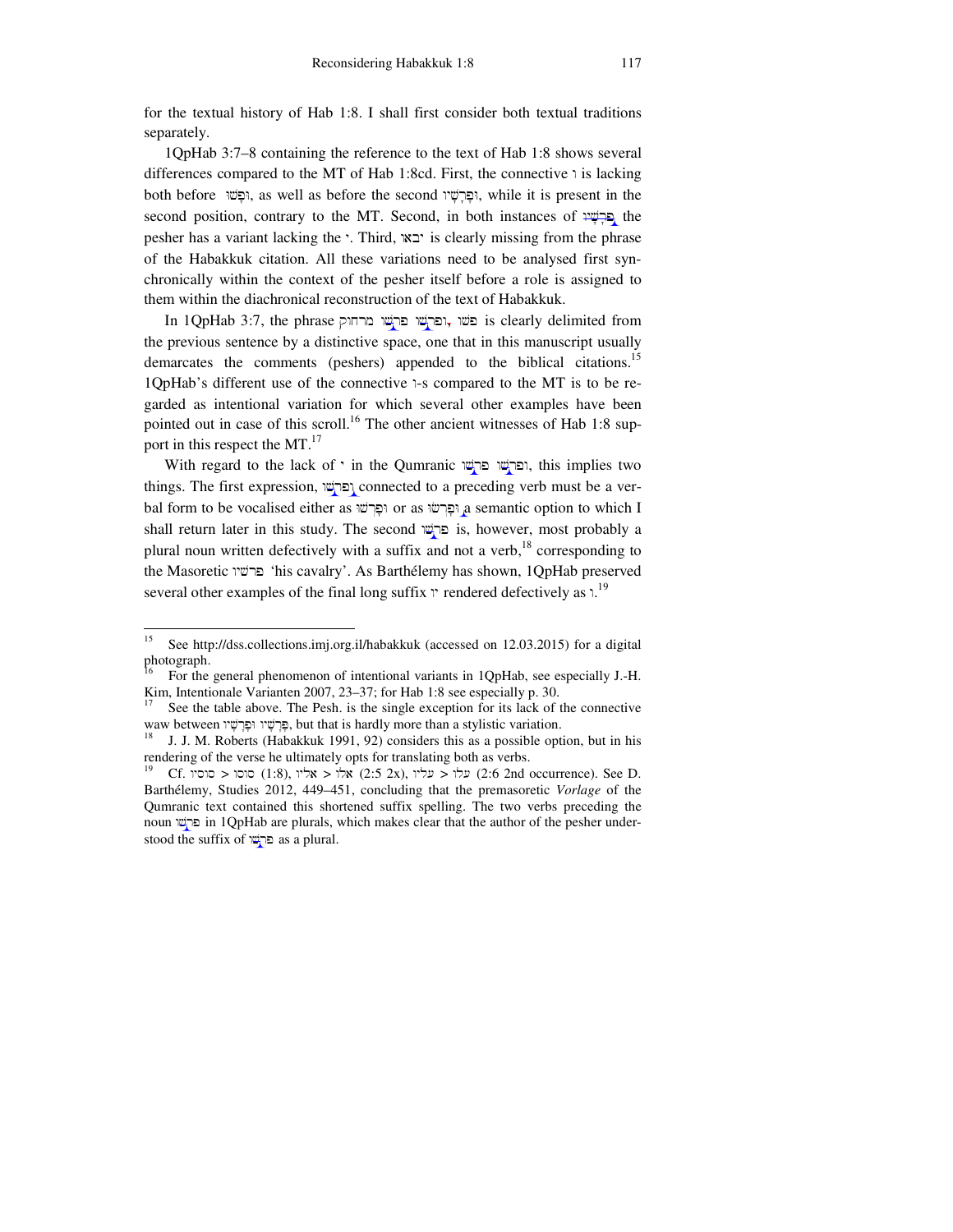The phrase και έξιππάσονται οι ιππεις αύτου και δρμήσουσιν μακρόθεν in the LXX conforms to the MT with respect to the copulatives. However, the precise equivalence between the MT and the Old Greek text is debated. When compared to the phrase וּפָּשׁיוּ מֵּרָחוֹק וַבִּלְשׁיוּ it becomes clear that the LXX lacks the translation for one word.

 Two different suggestions have been proposed in this respect. It is often argued that the LXX disregarded ופרשיו and rendered יבֹאוּ rather freely by  $\delta$ p $\mu$ ήσουσι $\nu$ .<sup>20</sup> Some exegetes saw in this an ancient confirmation for the assumed erroneous dittography in the history of the Hebrew text of Hab 1:8 (see above). Others, however, strongly doubt this interpretation of the Greek term and maintain that the LXX rather rendered a predecessor, a verbal form of the Masoretic פּלָשׁיו Based on Nah 3:16, where  $\delta$ וּפָרָשׁי 'to rush' (mis)translates פּלש 'to strip', Humbert believed that ופרשיו in Hab 1:8 was an error for יהפשטו.<sup>21</sup> More to the point, taking into account the evidence of the Habakkuk pesher from Qumran discussed above, Bosshard suggested that the Greek  $\delta\rho\mu\eta\sigma\omega\sigma\iota\nu$  actually overlaps with the Qumranic ופרש; rendered by him as 'to go away, to depart'.<sup>22</sup> The lack of translation in the LXX for the Masoretic waby coincides in his view with 1QpHab, questioning the originality of waby in the prophecy of Habakkuk. waby is then viewed as a secondary insertion in the MT, related to the  $\rm{verbal} > \rm{nominal}\,\rm{development}\,\rm{of}\,\rm{the}\,\rm{form}$ ופרשיו  $<^{23}$ 

Bosshard rightly rejected the earlier view that  $\delta \rho \mu \eta \sigma \nu \nu$  would be a rendition of Hebrew באי:, and correctly intended to correlate the LXX and the pesher. However, his concrete conclusions, viz. equating  $\delta \rho \mu \alpha \omega$  and Hebrew  $\alpha$  $\alpha$ , as well as dropping "בֹאוֹ as a secondary development, remain unconvincing.

To begin with his second point, the lack of  $x$ יבא at 1QpHab 3:7, albeit striking at first sight, when examined synchronically within the pesher itself, it turns out to be an intentional change, related to the inner rearrangement of the text by

 $\overline{a}$ 

<sup>&</sup>lt;sup>20</sup> Cf. B. Duhm, Habakuk 1906, 24; W. H. Ward, Habakkuk 1911, 10; W. Nowack, Die kleinen Propheten 1922, 266; W. Rudolph, Habakuk 1975, 204; F. I. Andersen, Habakkuk 2001, 154.

<sup>&</sup>lt;sup>21</sup> P. Humbert, Problèmes 1944, 36.<br> $\frac{22}{100}$  M. Bossbard, Bomarkungan 1966.

<sup>&</sup>lt;sup>22</sup> M. Bosshard, Bemerkungen 1969, 481–482.

Cf. M. Bosshard, Bemerkungen 1969, 481–482. The secondary intrusion of  $\overline{\mathbf{r}}$  in the Hebrew text has already been suggested by K. Ellinger, Propheten 1956, 29; and it was more recently also taken over by D. Barthélemy, Critique textuelle 1992, 3:828; D. Barthélemy, Studies 2012, 453. 464.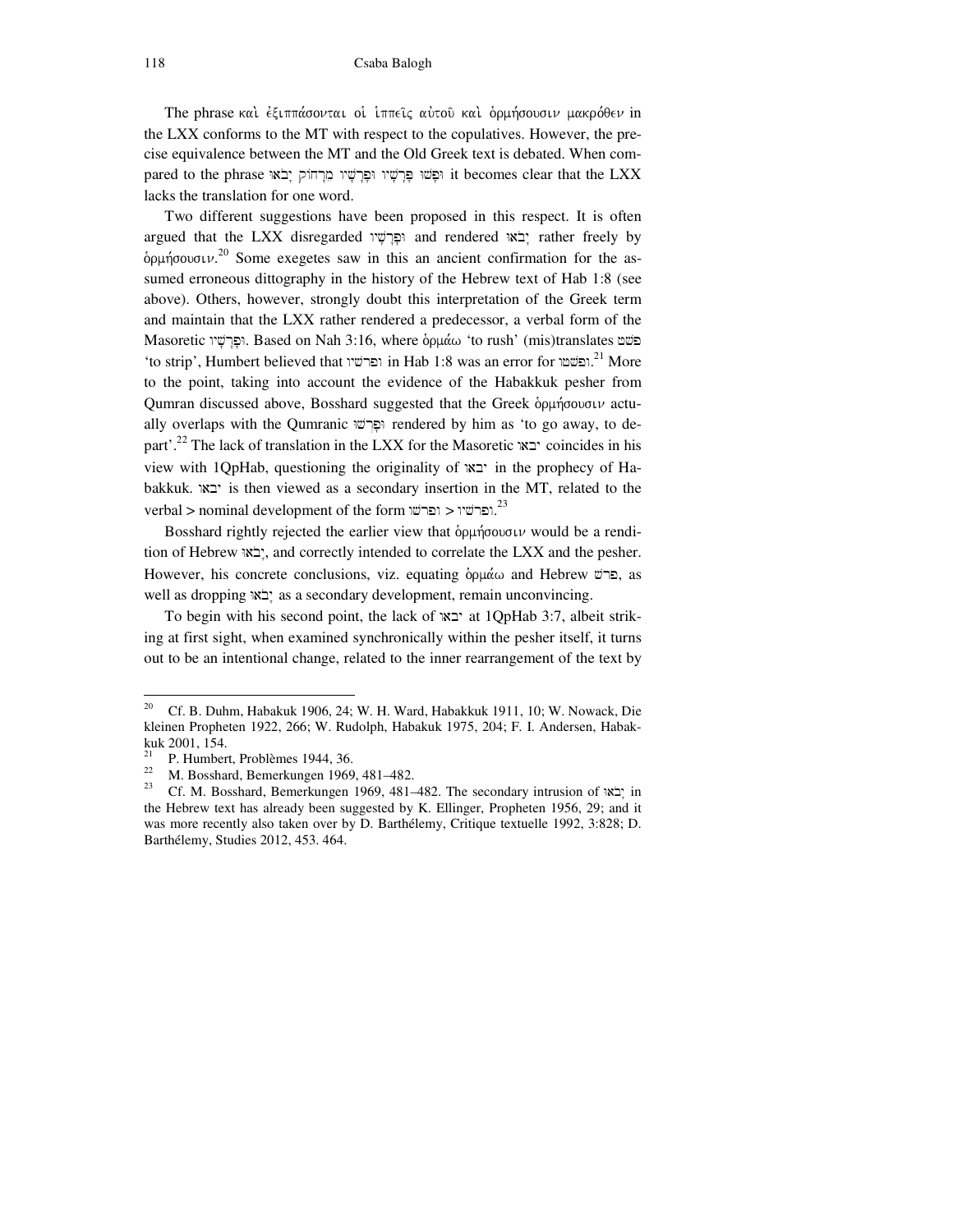the relocation of the copulatives. The above noted regrouping of the pesher's Habakkuk-citation as Predicate + (w)Predicate + Subject does not require a further predicate within this phrase and it necessarily leads to a logically superfluous  $\forall x$ : However, the later section of 1QpHab 3:10–11, which contains the explanation of the biblical citation, clearly shows that the author of the pesher was familiar with a biblical text containing ממרחק יבואו. 1QpHab is therefore not supporting the LXX in its presumed unawareness of the verb "באי $\mathbf{c}$  but backs the MT. The only correspondence that can be pointed out between the pesher and the LXX at this point is their common adherence to stylistic and syntactic harmony.

With respect to the correlation between  $\delta \rho \mu \dot{\alpha} \omega$  and the Hebrew  $\ddot{\omega}$ , the problem is first of all a semantic one. Biblical Hebrew ברש means 'to give a decision' (qal) and 'to be explained, decided' (pu.).<sup>24</sup> Hebrew היש certainly does not appear with the meaning 'to go away, to depart' assumed by Bosshard. A verb with this sense is attested only in post-biblical Jewish Aramaic.<sup>25</sup> Moreover, Greek δρμάω presupposes moving *towards* rather than *away from* something, so that the two connotations would hardly overlap.

The question may then be raised whether  $\phi$ <sup>o</sup> $\mu$ <sup> $\alpha$ </sup> could eventually render Hebrew ברש instead? This does not appear to be directly the case in any other location of the Old Testament. In one instance in Nah  $3:16$  opu $\alpha$  renders Hebrew fvp. This Hebrew term can have the sense of qal 'to strip off / spread out' (cloth etc.), a meaning partially also covered by ברש.<sup>26</sup> It is probably this particular sense that the term indicates in this concrete location of Nah 3:16. Nevertheless, the rendering of the LXX suggests that it understood  $\mathfrak{w}$  in its usual sense of 'to rush upon' (e.g. the enemy), a nuance frequently connected to this verb.<sup>27</sup> It is therefore neither וּפְרְשׁוּ, nor וּפְרְשׁוּ, nor נִקְרֹשׁוּ, that Greek  $\delta$ וּמְוּמָה that Greek , renders in Hab 1:8.

 It is safer to conclude that the author of the LXX actually interchanged the two Hebrew verbs ביש (!) and פרשׁ. He translated פּלָשׁוּ by καὶ δρμήσουσιν 'to rush

<sup>24</sup> <sup>24</sup> L. Koehler et al., Hebrew and Aramaic Lexicon 2000, 976.<br><sup>25</sup> Cf. M. Jattraw, Distinguist 1926, 1941, 1942, M. Sakalaff

<sup>25</sup> Cf. M. Jastrow, Dictionary 1926, 1241–1243; M. Sokoloff, Jewish Babylonian Aramaic 2002, 939–941; M. Sokoloff, Jewish Palestinian Aramaic 2002, 451–452.<br><sup>26</sup> The hiph of multi and the gal of multi are both used together in Mic 3:3. But

The hiph. of  $\infty$  and the qal of are are both used together in Mic 3:3. But here  $\infty$ (=srp?, cf. H. Ringgren, TWAT 6, 780) has the sense 'to split up' (flesh in small pieces).

<sup>27</sup> Judg 9:33–34; 20:37; 1 Sam 27:8.10; 30:1.14; 2 Chron 14:9.13; 25:13; 28:18; Job 1:17.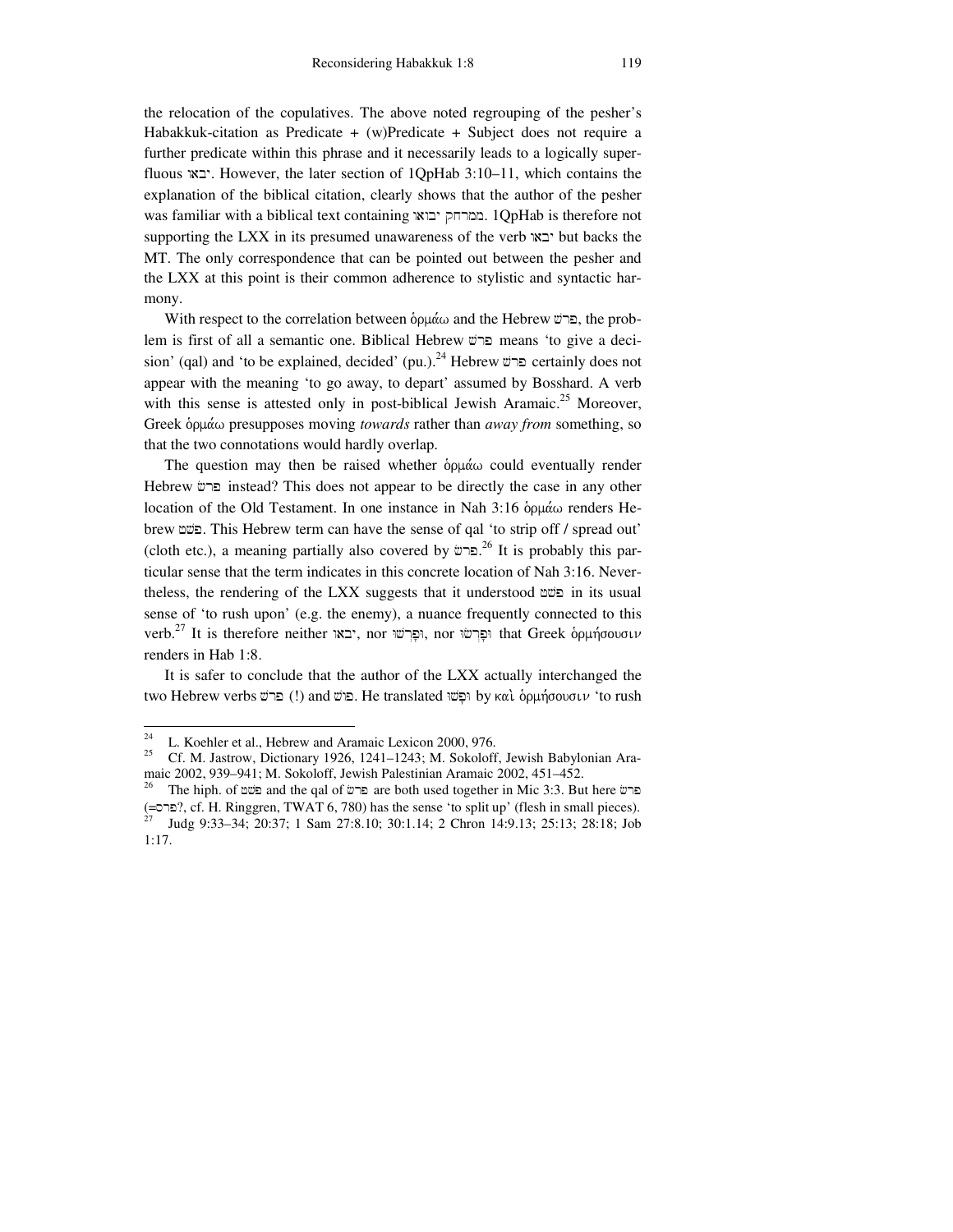upon' and the verb  $\gamma$ ιστών καὶ  $\epsilon \xi$ ιππάσονται 'they ride forth'.<sup>28</sup> With respect to the first part of the verse this is also confirmed by the Nahal Hever text of Habakkuk. Although fragmentary at this point, this early revision of the  $LXX^{29}$ underlines the correspondence between  $\overline{\omega}$  and δρμάω in rendering the MT as και δημή[σουσιν οι ιππεις αύτου και οι ιπ]πεις αύτου (...). As for the second part, it is noteworthy that the verb  $\epsilon \xi \iota \pi \pi \alpha \zeta \circ \mu \alpha \iota$  does not appear elsewhere in the LXX. This word is etymologically related to  $\lim_{\varepsilon \to 0}$  'horseman, cavalry', also translating the nominal  $\overline{w}$  in Hab 1:8.

 What appears to have happened is that the Greek translator considered the second פרש in its retroversion a unique instance of the verb ברש 'to ride (forth)', adhering stylistically to the Hebrew text in using an exotic Greek term as an equivalent of what he deemed to have been an equally unique instance of a Hebrew verb.

 To conclude, 1QpHab presupposes a Hebrew version of Hab 1:8 in which one of the two terms of פְּרָשָׁיו וּפְּרְשָׁיו (either פִּרְשׁוּ known from the MT is a verb (either וּפַרְשׁו or ופרשיו), the other one is a plural noun with sg. 3 masc. suffix (ופרשי). The deviant use of the connective 1-s within this three-word sequence is a peculiar evolution that should be explained within the textual history of the pesher itself. After filtering out the characteristic traces in the synchronic inner-textual development of the LXX, we arrive at a *Vorlage* presupposing the text וִפְּלְשִׁיוּ וּפָּרְשׁיוּ, thereby backing the MT with respect to the copulatives, and supporting the Habakkuk pesher in reading one of the two פרשיו of the current MT as a verb.

 This common evidence of two pre-Masoretic traditions is enormously significant for the history of Hab 1:8. The different syntactic structure of 1QpHab 3:7–8 and the LXX of Hab 1:8 is a sign that these textual traditions are indeed completely distinctive. It is therefore all the more remarkable that from unrelated perspectives both traditions arrive at virtually the same conclusion: one of the Masoretic יפרשיו מכרשיו must be read as the verbal form  $\frac{30}{2}$ . When syn-

<sup>28</sup> <sup>28</sup> Cf. D. Barthélemy, Critique textuelle 1992, 3:827; D. Barthélemy, Studies 2012, 451 presupposes that the LXX may have found a phrase ordered as wvpw wyvrp wvrpw in its *Vorlage,* but the presupposition of such a Hebrew original is hardly necessary to account for the misplaced Greek terms in the LXX.

For the Nahal Hever text as a revision of the LXX, see E. Tov, Greek Minor Prophets 1990, 103.

There is actually another similar case, namely Hab 1:5, where the LXX (also 8HevXIIgr and Pesh.) and 1QpHab basically agree in their reading בנדים over against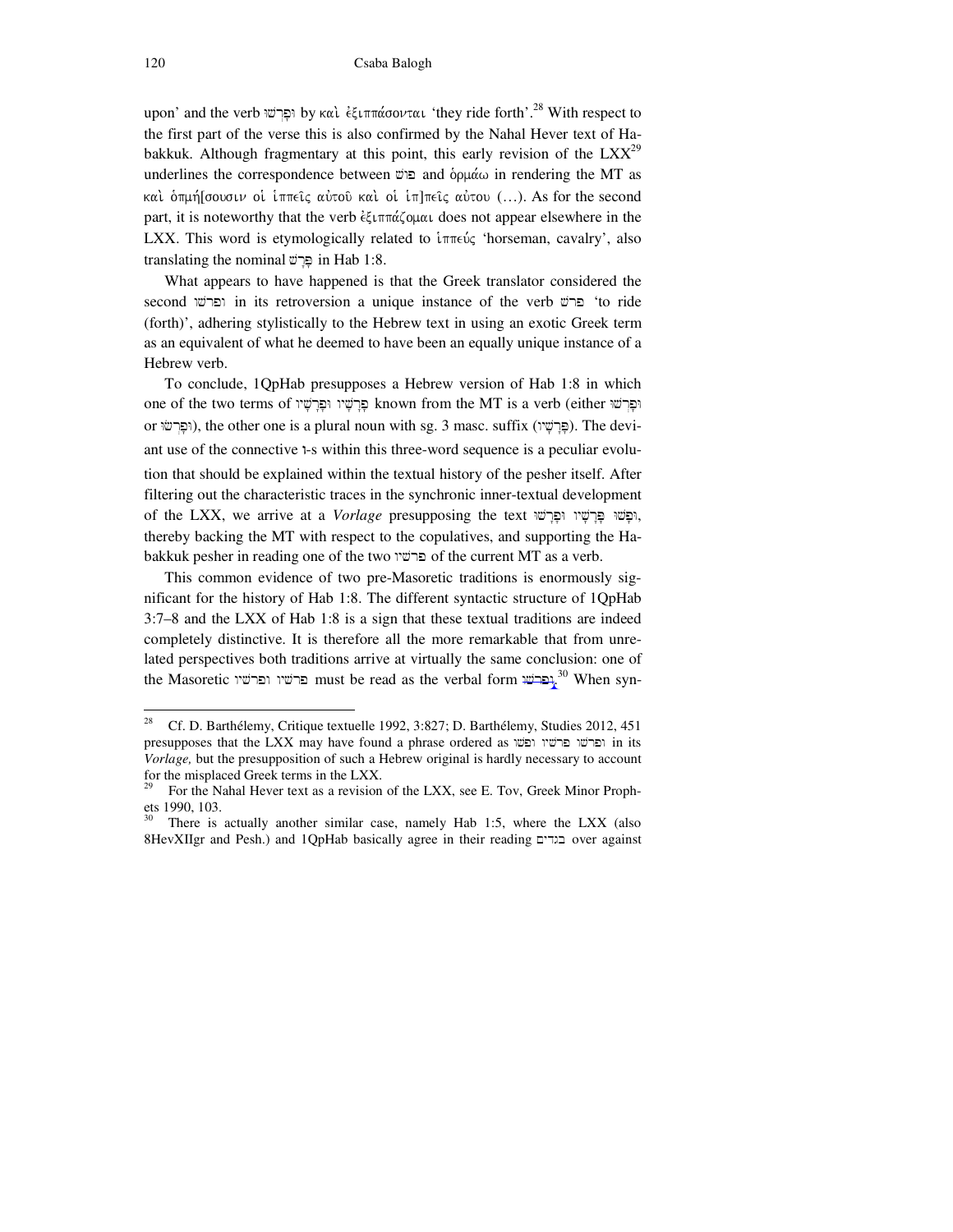chronic characteristics of these two witnesses are strained against the larger background of the other ancient sources for the purposes of diachronic textual reconstruction, we arrive at the following pre-masoretic Hebrew version of the phrase from Hab 1:8: וּפָשׁוּ פַּרְשָׁין בָּבְלָשִׁי

The precise interpretation and vocalisation of <del>ופרשו</del> still requires some comment. As we have seen, the LXX presupposed וּפֿרשׁוּ, thereby implying a unique case of the Hebrew verb ברש meaning 'to ride out', a denominative of ברש 'rider'.<sup>31</sup> This connotation, however, has no support either in the biblical texts, or in Semitic etymology. As we have seen, Bosshard's suggestion to assign the verb vrp the meaning 'to depart' is also problematic both linguistically and in the context.<sup>32</sup> A third proposal to regard  $\vec{v}$  a phonetic variant of  $\gamma$   $\infty$  'to break down, break through' put forward by Van der Woude<sup>33</sup> also lacks solid biblical or etymological support. As a fourth option,  $\vec{v}$  can eventually have the sense of 'to separate, divide'.<sup>34</sup> The idea of a cavalry splitting up into several cohorts

 $\overline{a}$ 

µywgb of the MT (and MurXII). Although 1QpHab is fragmentary when citing the text of Habakkuk directly, the pesher section makes clear that it is this term that the author reckons with in his version of the prophecy. The Nahal Hever Greek text of Habakkuk is also fragmentary, but its single preserved letter probably also supports reading  $\Sigma$ (8HevXIIgr 16:22; cf. E. Tov, Greek Minor Prophets 1990, 51. 91). From the perspective of 8HevXIIgr this is all the more remarkable as this Greek version revises the LXX according to a *Vorlage* usually very close to the MT. The testimony of the LXX, 8HevXIIgr, 1QpHab and the Pesh. is in my view a strong case for an earlier version of the prophecy different from the MT. Contra e.g., P. Humbert, Habacuc 1944, 33; W. Rudolph, Habakuk 1975, 203; D. Barthélemy, Critique textuelle 1992, 3:824; D. Barthélemy, Studies 2012, 452, and the vast majority of modern bible translations. Three other less significant and more easily explainable cases where 1QpHab and the LXX agree over against the MT are found in Hab 1:17 (MT ו= 6HevXIIgr) / 1QpHab = על כן LXX διά τοῦτο), 2:6 (MT ויאמר / 1QpHab ויומרו = LXX καὶ  $\dot{\epsilon}$ ροῦσιν), 2:19 (MT | דומם /  $1QpHab$  רומה = LXX וֹ $\phi\phi$ ו $\phi$ ו $\tau$ 

<sup>31</sup> This is also taken over in D. Barthélemy, Critique textuelle 1992, 3:828: 'depuis le lointain ils chevauchent'. Cf. D. Barthélemy, Studies 2012, 251. 464.

<sup>32</sup> M. Bosshard, Bemerkungen 1969, 482. It is not clear how R. L. Smith (Micah 1984, 99–100) arrives to the translation 'they spring forward', but neither is this specific connotation covered by the verb ברש.

A. S. van der Woude, Habakuk 1978, 23. He also suggested that the ' in the Masoretic ופרשיו is a remnant of an earlier final  $\lambda$ , and the final  $\lambda$  is a copulative thus arriving to the reconstruction ופרשו ומרחוק. But in the light of the examination above, this presupposition is hardly necessary.

See J. Hoftijzer et al., Dictionary 1995, 944. For late Aramaic, see M. Sokoloff, Dictionary 2002, 939.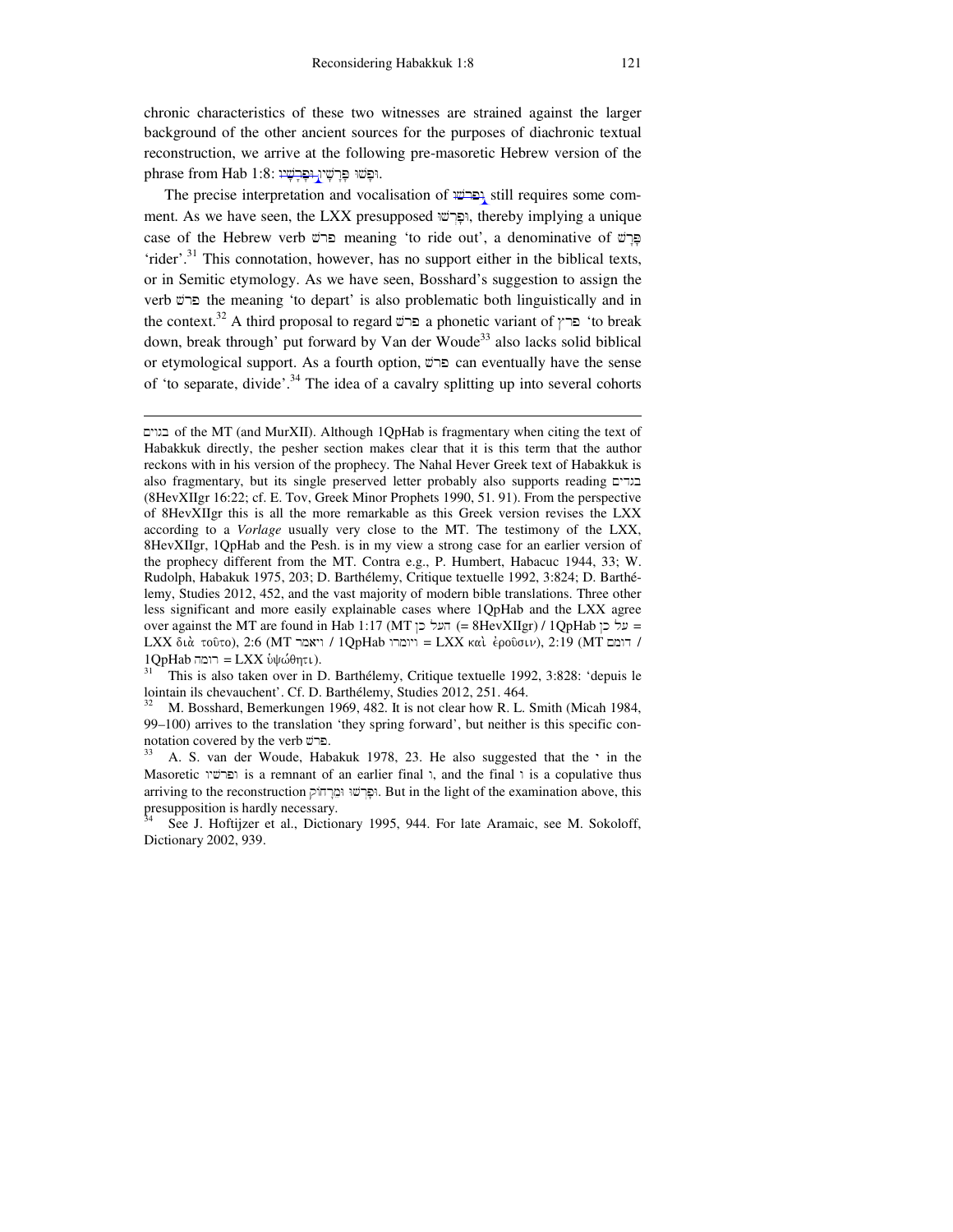would suite the context. However, this connotation would require here a niph. or hitp. form of the verb.

 It is more convincing to argue that the earliest form of Hab 1:8 contained the form הַפּרשׂוּ; i.e. the qal of פרש 'to spread (out), stretch (over)'. This option has been measured by Brownlee and Roberts.<sup>35</sup> The latter opted for the translation 'his steeds gallop and fly', suggesting that crp actually refers to the spreading of wings even when wings are not directly mentioned in relation to the verb. While the concretisation of the metaphor in this sense remains uncertain,  $36$  the verb can refer to the spreading out of a large horde of army.<sup>37</sup>

Opting for the verb  $c$  in particular may have been an intentional decision. For it creates a semantic allusion to the following  $\nabla$  'to fly' that makes the more obvious transition from the imagery of the rushing cavalry to that of the flying eagle. But פרש also makes good sense with פולש, which although rarely used, appears to refer to the abrupt gambolling of animals (Jer 50:11; Mal 3:20). As noted, ברש may also cover the meaning of 'to break in pieces' (Mic 3:3), that correlates well with this impetuous trampling. On the other hand, the niph. of פוש: is used in Nah 3:18 with the sense of 'to scatter', i.e. coming close to בושׁ $^{38}$ 

 The reconstruction of the middle section of Hab 1:8 argued for above in this study necessarily leads to a new restructuring and interpretation of the remaining lines of this verse.

<sup>35</sup> W. H. Brownlee, Pesher 1979, 70: 'trample and scatter'; J. J. M. Roberts, Habakkuk 1990, 92–93.

<sup>36</sup> J. J. M. Roberts builds his idea on the single difficult text of 1 Chr 28:18. The reading of this passage is, however, problematic, and can hardly be used as evidence for the assumption that  $\sigma$  means the spreading of wings without adding  $\sigma$ .

<sup>37</sup> The Dt (?) form of the Akkadian (Neo-Babylonian) *par*ā*su* II appears to bear this sense in relation to an army according to W. von Soden, Handwörterbuch 1972, 2:832 (ḫ*i*ʾā*lu ittaparras,* 'the troops swarmed out'; cf. also J. Black et al., Akkadian 2000, 266). R. D. Biggs et al. (Assyrian Dictionary 2005, 178) derives the word from the better known *naprušu,* which often has the sense 'to speed, to rush', also used of quick moving messengers.<br><sup>38</sup> Note the

Note the Vulg. rendering *diffundentur* 'to spread out'. A. S. van der Woude (Habakuk 1978, 23) proposed to consider  $\vec{v}$ a variant of Hebrew מצץ 'to break into pieces' (cf. note 33 above). In the commentary on this passage, 1QpHab 3:9–10 also uses the verb דוש (cf. Jer 50:11) to explain the meaning of Hab 1:8. But unfortunately, it is not clear whether the interpreter wanted to semantically correlate or equate ירוש with ירוש. At any rate, there is no need to redraw the connotation of  $\vec{w}$  along the lines proposed by A. S. van der Woude.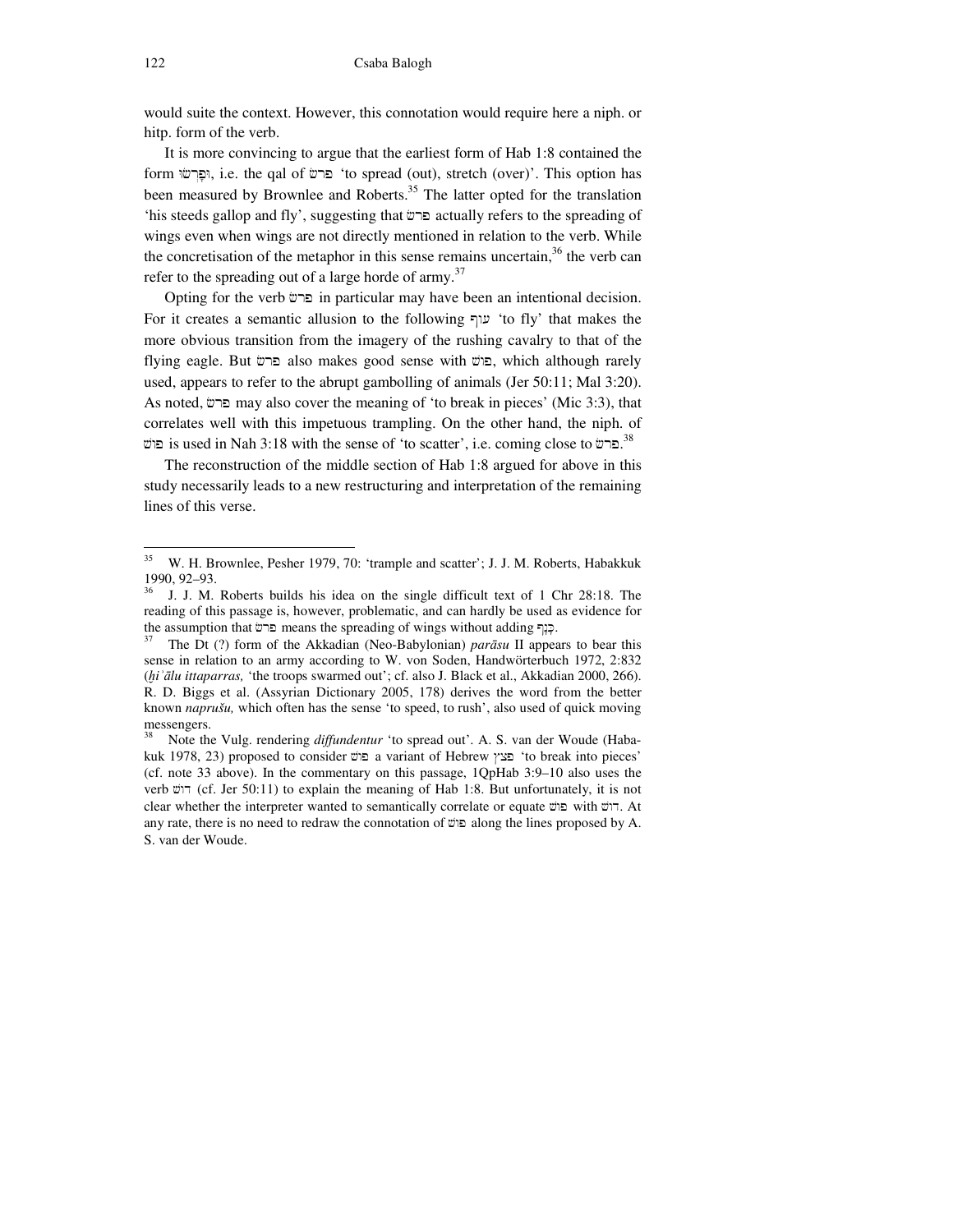| Reconstructed text v. 8 $Translation39$ |                |                                    |
|-----------------------------------------|----------------|------------------------------------|
| ופשו פרשיו ופרשו                        | $\mathbf{c}$ . | Their horses gambol and swarm out, |
| מֵרָחוֹק יָבֹאוּ יָעָפוּ                |                | d from a far they come, they fly,  |
| כְּנֶשֶׁר חָשׁ לָאֱכְוֹל                | e              | like an eagle swift to devour.     |

Strikingly the text so obtained is formally much smoother than the current Masoretic variant, providing regular three word long colas that are typical for most other lines of the prophecy in Hab 1:6–11. This formal synchronism could be another retrospective confirmation for the probability of the above proposed reconstruction of the earliest version of Hab 1:8c.

## **Bibliography**

 $\overline{a}$ 

Andersen, Francis I., Habakkuk (AB), New York 2001.

- Barthélemy, Dominique, Critique textuelle de l'Ancien Testament, Ezéciel, Daniel et les12 Prophétes, Göttingen / Fribourg 1992.
- –––, Studies in the Text of the Old Testament. An Introduction to the Hebrew Old Testament Text Project (Textual Criticism and the Translator 3), Winona Lake 2012.
- Biggs, Robert D. et al., The Assyrian Dictionary (Volume 12), Chicago 2005.
- Black, Jeremy et al., A Concise Dictionary of Akkadian, Wiesbaden 2000.
- Bosshard, Martin, Bemerkungen zum Text von Habakuk i 8, in: VT 19 (1969) 480–482.
- Brownlee, William H., The Midrash Pesher of Habakkuk, Atlanta 1979.
- Clark, David J. / Hatton, Howard A., A Handbook on Habakkuk, New York 1989.
- Delitzsch, Friedrich, Die Lese- und Schreibfehler im Alten Testament, Berlin / Leipzig 1920.
- Duhm, Bernhard, Das Buch Habakuk, Tübingen 1906.
- Ego, Beate et al., Biblia Qumranica 3B, Leiden 2005.
- Ellinger, Karl, Das Buch der zwölf Kleinen Propheten (ATD 25,2), Göttingen 1956.

For connecting "עפוּ and within one cola, see also B. Duhm, Habakuk 1906, 25; W. Nowack, Die kleinen Propheten 1922, 266; E. Sellin, Zwölfprophetenbuch 1930, 288. 300; W. Rudolph, Habakuk 1975, 204.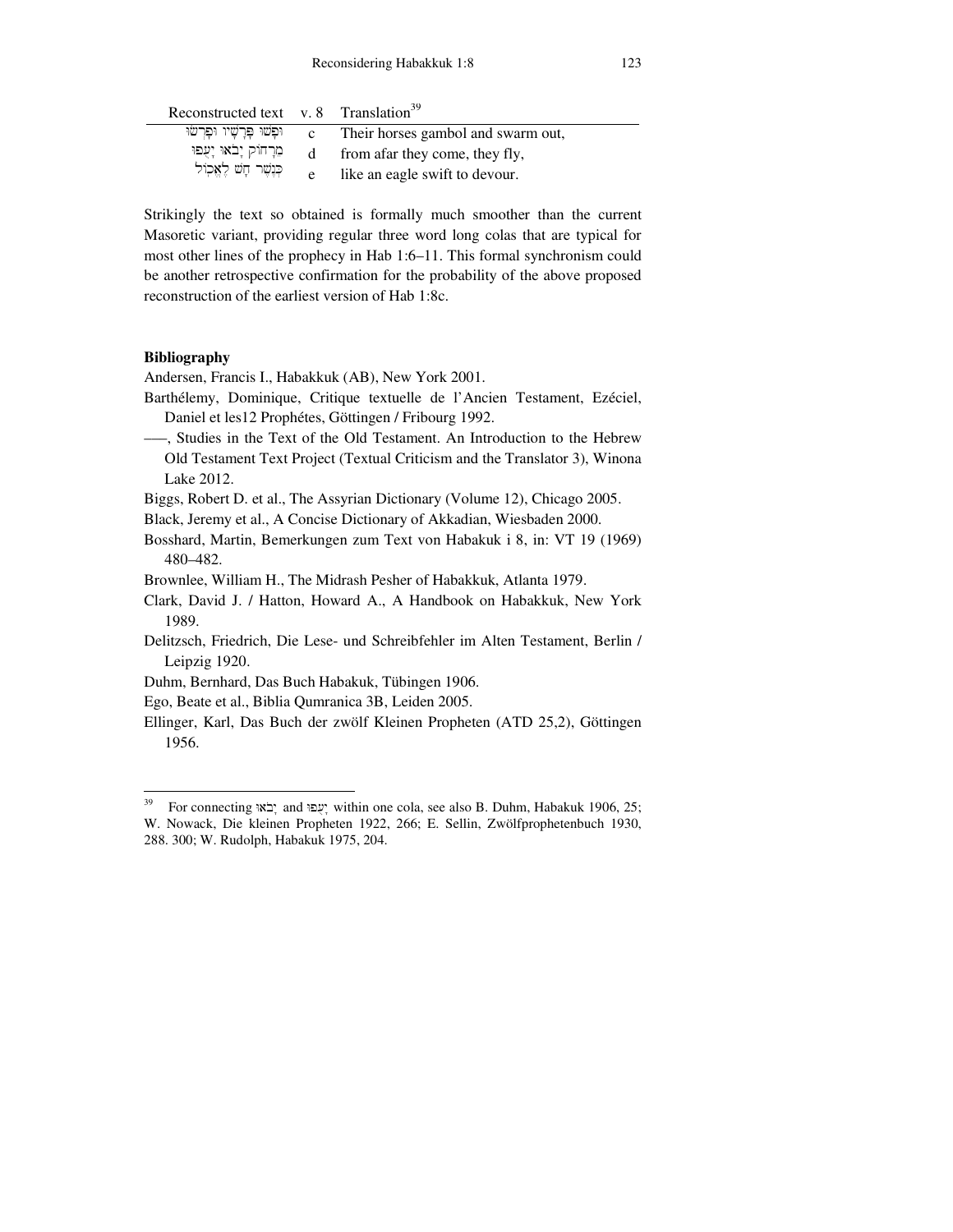- Ewald, Heinrich, Die Propheten des Alten Bundes, Stuttgart 1840.
- Haak, Robert D., Habakkuk (SVT 44), Leiden 1991.
- Humbert, Paul, Problèmes du livre d'Habacuc, Neuchâtel 1944.
- Hoftijzer, Jacob / Jongeling, Karel, Dictionary of the North-West Semitic Inscriptions (HdO 21), Leiden 1995.
- Jastrow, Marcus, Dictionary of Targumim, Talmud and Midrashic Literature, New York 1926.
- Karasszon, István, Egy sosem élt próféta súlyos öröksége. Habakuk tanulmányok, in: I. Karasszon, Az Ószövetség fényei, Budapest 2002, 108–137.
- –––, Habakuk 3, in: I. Karasszon, Az Ószövetség varázsa, Budapest 2004, 251– 267.
- Keller, Carl-Albert / Vuilleumier, René, Michée, Nahoum, Habacuc, Sophonie (CAT 11b), Neuchâtel 1990.
- Kim, Jong-Hoon, Intentionale Varianten der Habakukzitate im Pesher Habakuk rezeptionsästhetisch untersucht, in: Biblica 88 (2007) 23–37.
- Koehler, Ludwig et al., The Hebrew and Aramaic Lexicon of the Old Testament, Leiden 2000.
- Józef T. Milik, Rouleau des Douze Prophètes, in: P. Benoit et al. (ed.), Les grottes de Murabba'at (DJD 2,1), Oxford 1961, 181–205.
- Nowack, Wilhelm, Die kleinen Propheten (HAT 3,4), Götingen 1922.
- Parry, Donald W. / Tov, Emanuel, The Dead Sea Scrolls Reader. Exegetical Texts, Leiden 2004.
- Perlitt, Lothar, Die Propheten Nahum, Habakuk, Zephanja (ATD 25,1), Göttingen 2004.
- Roberts, Jimmy Jack McBee, Nahum, Habakkuk, and Zephaniah (OTL), Louisville 1991.
- Rudolph, Wilhelm, Micha-Nahum-Habakuk-Zephanja (KAT 13,3), Gütersloh 1975.
- Sellin, Ernst*,* Das Zwölfprophetenbuch (KAT 12,2), Leipzig 1930.
- Seybold, Klaus, Nahum, Habakuk, Zephanja (ZBK.AT 24,2), Zürich 1991.
- Smith, Ralph L., Micah-Malachi (WBC 32), Waco 1984.
- Soden, Wolfram von, Akkadisches Handwörterbuch 2, Wiesbaden 1972.
- Sokoloff, Michael, A Dictionary of Jewish Palestinian Aramaic of the Byzantine Period, Ramat-Gan 2002.
- Tov, Emanuel, The Greek Minor Prophets Scroll from Naḥal Ḥever (8ḤevXIIgr) (DJD, 8), Oxford 1990.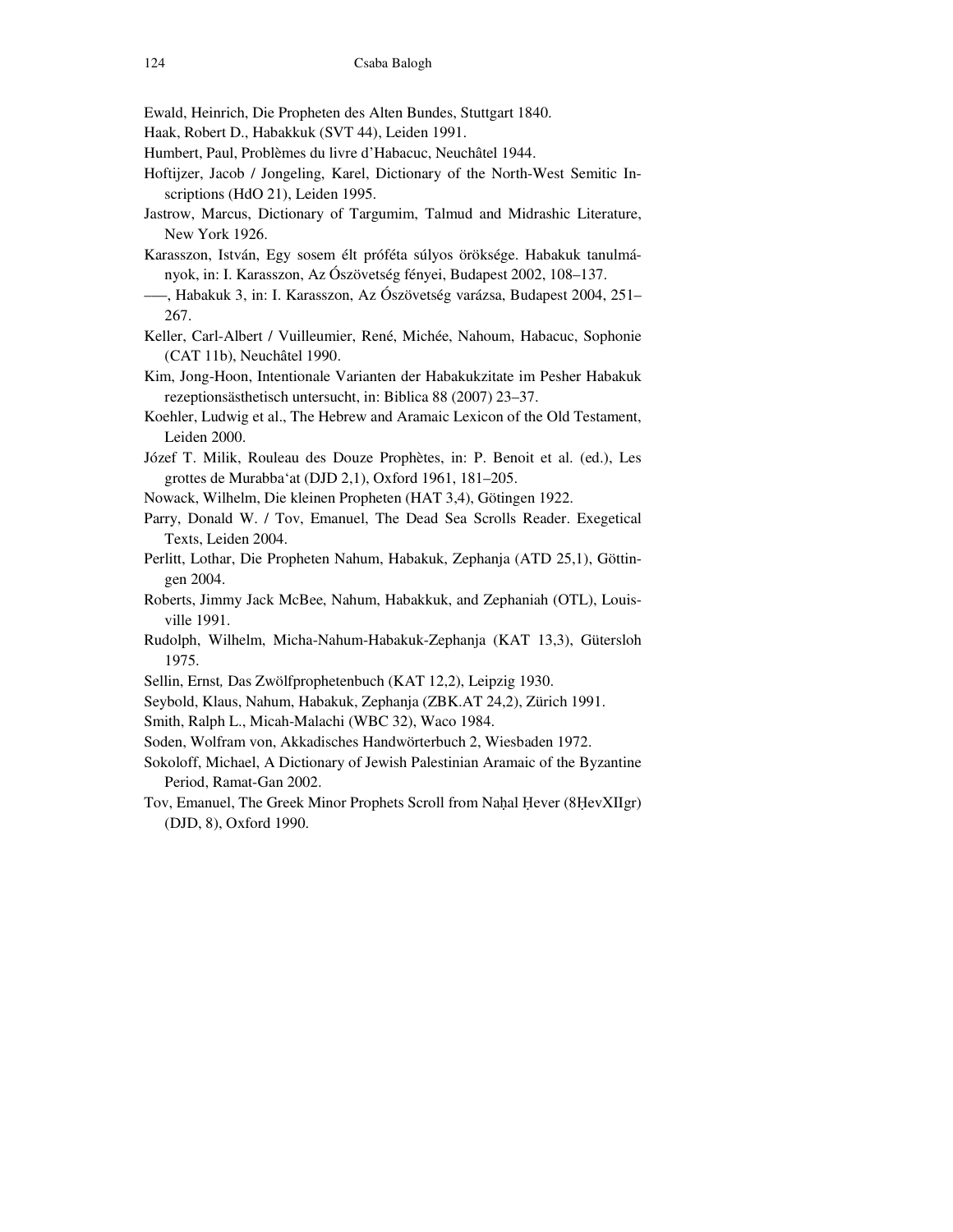Ward, William Hayes, A Critical and Exegetical Commentary on Habakkuk (ICC), Edinburgh 1911.

Woude, Adam Simon van der, Habakuk, Zefanja (POT), Nijkerk 1978.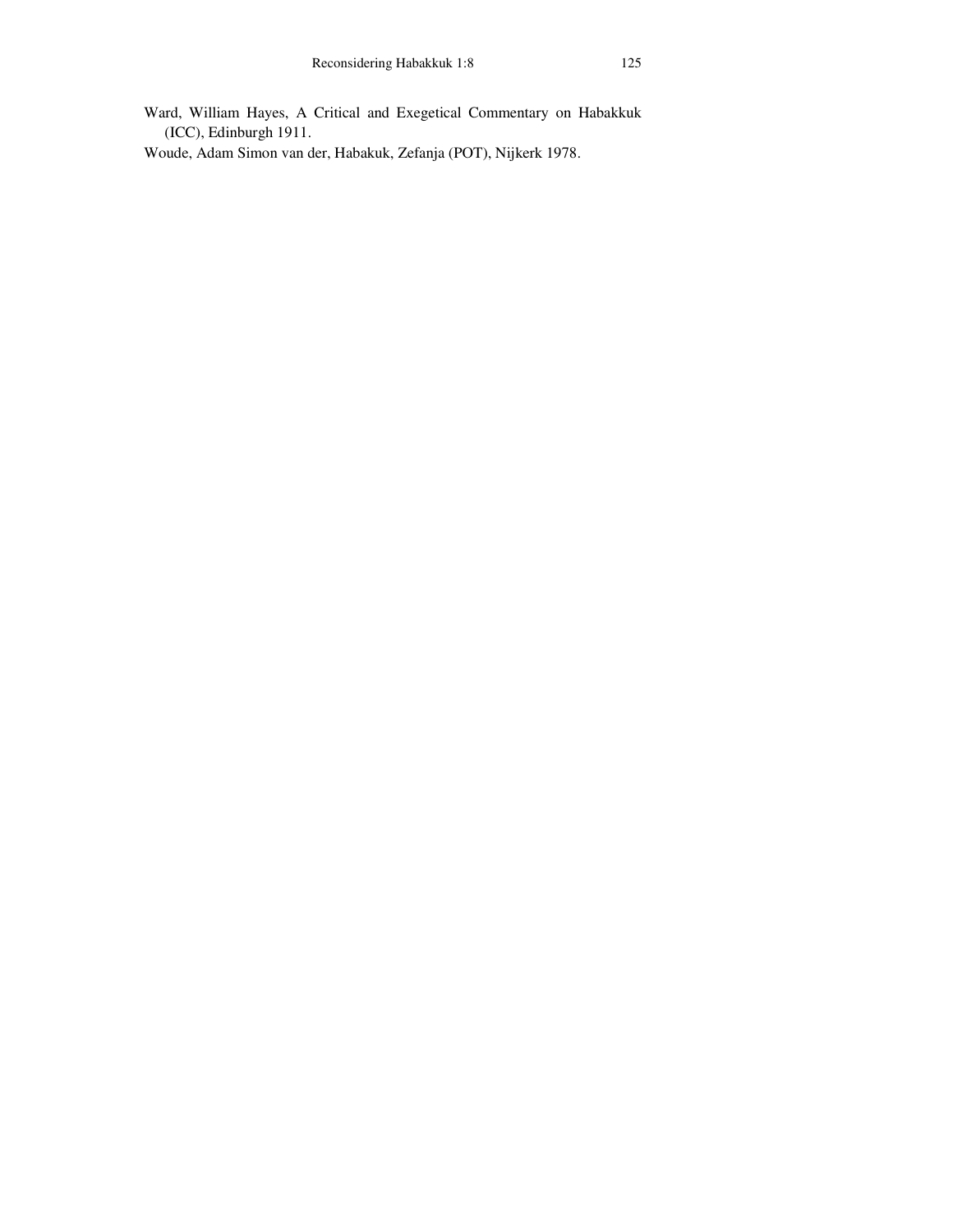## Errata

| Page     | Line           | <b>Current version</b>                  | <b>Correct version</b>                |
|----------|----------------|-----------------------------------------|---------------------------------------|
| 114      | $\overline{4}$ | וְחַדוּ                                 | וְחַדוּ                               |
| 114      | 5              | וּפְּשׁוּ פְּרָשֶׁיו                    | וּפְשׁוּ פְּרָשֳיו                    |
| 114      | 6              | וִפְּרָשָׁיו                            | וֹפְרָשָׁיו                           |
| 114      | 9              | וּפֵּרְשָׁיו                            | וּפְרָשָׁיו                           |
| 114      | 21             | וּפְּרָשָׁיו                            | וּפְרָשָׁיו                           |
| 114      | 23             | וּפֵּרְשָׁיו                            | וּפְרָשָׁיו                           |
| 114 n. 2 | 25             | פֹּעֵל פֹּעֵל                           | פּעַל פּעֵל                           |
| 114 n. 2 | 26             | פִּיקוֹד                                | כִּיקוֹד                              |
| 114 n. 2 | 26             | מוּסָד מוּסָד                           | מוּסָד מוּסָד                         |
| 115      | $\mathbf{1}$   | ופשו                                    | ּוּפְשׁוּ                             |
| 115      | 3              | פְּרְשֵׁי פְּרָשָׁיו                    | פְּרְשֵׁי פְּרָשָׁיו                  |
| 115      | $\overline{4}$ | פְּרָשָׁיוּ וּפְּרָשָׁיו                | פְּרָשָׁיוּ וּפְרָשָׁיו               |
| 115      | 10             | וּפְּרָשָׁיו                            | וּפְרָשָׁיו                           |
| 116      | 6              | פְּרָשָׁיוּ וּפְּרָשָׁיו                | פְּרָשָׁיוּ וּפְרָשָׁיו               |
| 116      | 8              | פָּרָשָׁיו וּפָּרָשָׁיו                 | פָּרָשָׁיו וּפָרָשָׁיו                |
| 116      | 9              | tradition is a sufficient<br>nature to  | tradition is sufficient to            |
| 116      | 13             | וִפְּרָשָׁיו                            | וּפָרָשָׁיו                           |
| 116      | 18             | פשו ופרשו פרשו                          | פשו ופרשו פרשו                        |
| 116      | 19             | פרשו                                    | פרשו                                  |
| 117      | 6              | פּרַשָׁיו                               | פרשיו                                 |
| 117      | 11             | the phrase ופרשו פרשו<br>is פשו , מרחוק | the phrase פשו ופרשו<br>is פרשו מרחוק |
| 117      | 18             | ופרשו פרשו                              | ופרשו פרשו                            |
| 117      | 19             | ופרשו                                   | ופרשו                                 |